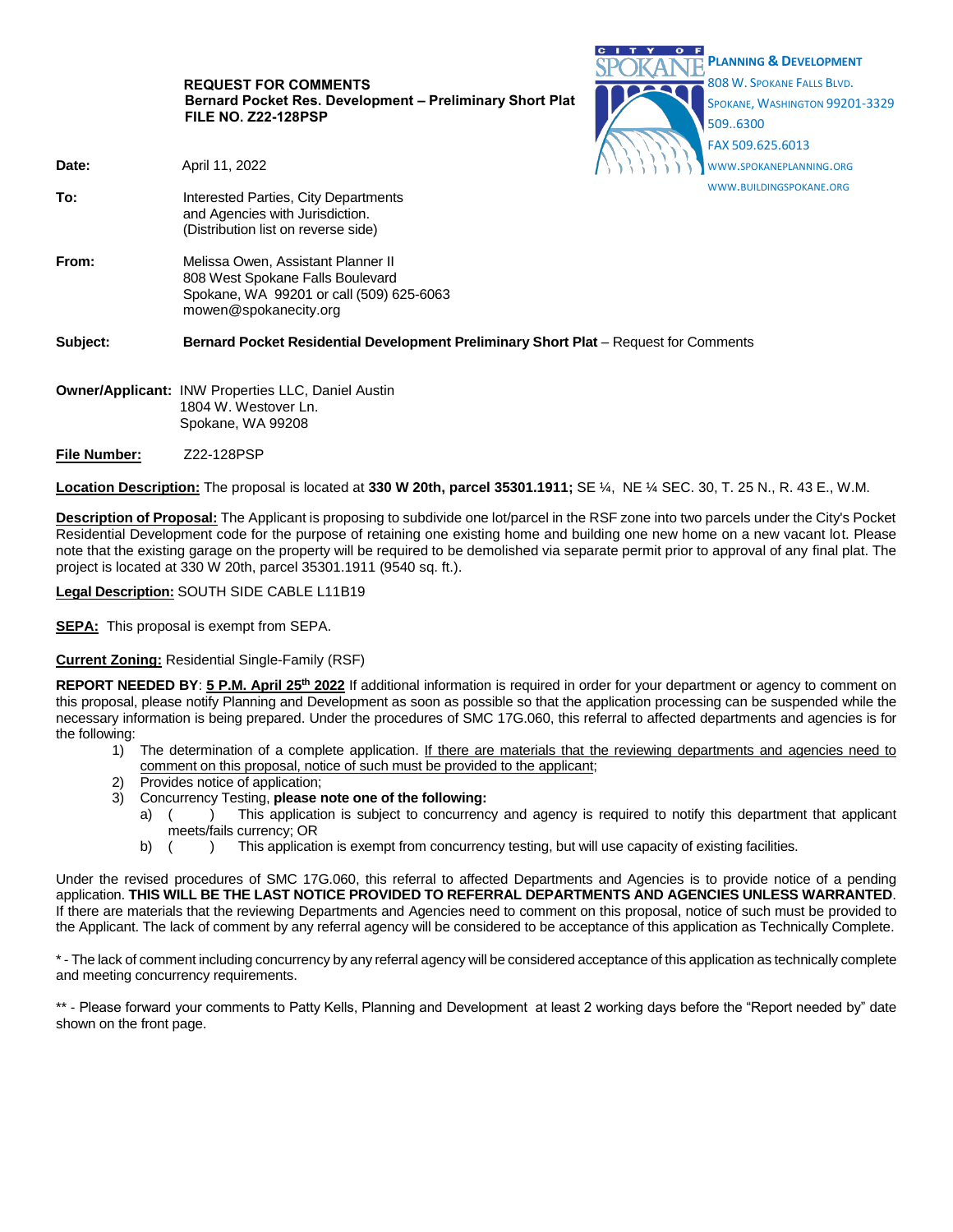## **DISTRIBUTION LIST FOR COMMENTS PROJECT NAME: "Bernard Pocket Residential Development Preliminary Short Plat" FILE No.: Z22-128PSP**

# *E-mail Copies*

### **City Departments**

- Asset Management, Attn: Dave Steele
- Building Department, Attn: Dermott Murphy
- City Attorney, Attn: James Richman
- City Treasurer: Jake Hensley
- Code Enforcement, Attn: Luis Garcia
- Construction Management, Attn: Joel Graff\* \*\*
- Engineering Services, Attn: Dan Buller\* \*\*
- Fire Dept., Attn: Dave Kokot \*
- GIS, Attn: Steven Allenton
- Historic Preservation, Attn: Megan Duvall
- Integrated Capital Management, Attn: Marcia Davis\* \*\*
- Integrated Capital Management, Attn: Katherine Miller \* \*\*
- Library Services, Attn: Dana Dalrymple\*
- Neighborhood Services, Attn: ONS Team
- Parks Dept., Attn: Garrett Jones\*
- PCED, Attn: Theresa Sanders
- Planning & Development, Attn: Kris Becker
- Planning & Development, Attn: Eldon Brown\*\*
- Planning & Development, Attn: Patty Kells\*
- Planning & Development, Attn: Louis Meuler
- Planning & Development, Attn: Dean Gundersen
- Planning & Development, Attn: Mike Nilsson\*\*
- Planning & Development, Attn: Tami Palmquist
- Planning & Development, Attn: Erik Johnson
- Planning & Development, Attn: Joelie Eliason
- Police Department, Attn: Sgt Chuck Reisenauer\*
- Public Works, Attn: Scott Simmons
- Solid Waste, Attn: Scott Windsor
- Solid Waste, Attn: Rick Hughes\*
- Street Operations, Attn: Inga Note\*\*
- Wastewater Management, Attn: Mike Morris\*\*
- Wastewater Management, Attn: William Peacock\*\*
- Wastewater AWWTP, Attn: Mike Costner\*\*
- Water Department, Attn: Dan Kegley\*\*
- Water Department, Attn: Jim Sakamoto\*\*

#### **County Departments**

- Spokane County Public Works, Attn: Scott Engelhard
- Spokane County Planning Department, Attn: Scott **Chesney**
- Spokane County Engineering Dept., Attn: Gary Nyberg
- Spokane Regional Health District, Attn: Jon Sherve
- Spokane Regional Health District, Attn: Eric Meyer
- SRCAA, Attn: April Westby

### **Washington State Agencies**

- Department of Natural Resources, Attn: Dave Harsh
- Department of Natural Resources Aquatics
- Department of Natural Resources, Attn: SEPA Center
- Department of Commerce, Attn: Ben Serr
- Department of Archaeology & Historic Preservation, Attn: Gretchen Kaehler
- Department of Ecology, Attn: Environmental Review **Section**
- Department of Ecology, Attn: Jacob McCann
- Department of Ecology, Eastern Region, Attn: David Moore, Wetlands/Shoreline
- Department of Transportation, Attn: Char Kay
- Department of Transportation, Attn: Greg Figg
- Department of Fish & Wildlife, Attn: Habitat Program

### **Other Agencies**

- American Medical Response, Attn: Lori Koch
- U.S. Army corps of Engineers, Attn: Jess Jordan
- Avista Utilities, Attn: Dave Chambers
- Avista Utilities, Attn: Lu Ann Weingart
- Avista Utilities, Attn: Eric Grainger
- Avista Utilities, Randy Myhre
- City of Spokane Valley Planning, Attn: Lori Barlow
- City of Spokane Valley Planning, Attn: Mike Basinger
- District 81 Capital Projects, Attn: Candy Johnson
- Mead School District Facilities & Planning, Attn: Ned Wendle
- Spokane Aquifer Joint Board, Attn: Erin Casci
- Spokane Aquifer Joint Board, Attn: Tonilee Hanson
- Spokane Transit Authority, Attn: Gordon Howell
- Spokane Transit Authority, Attn: Mike Hynes
- Spokane Transit Authority, Attn: Kathleen Weinand
- Spokane Tribe of Indians, Attn: Jacki Corley
- Spokane Regional Transportation Council, Attn: Kevin **Wallace**
- Williams Northwest Pipeline, Attn: Michael Moore

#### *Additional Electronic/Email Copies*

#### **Other Agencies**

- U.S. Postal Service, Attn: Postmaster
- Spokane Tribe of Indians, Attn: Randy Abrahamson (SE ¼, NE ¼ SEC. 30, T. 25 N., R. 43 E., W.M.)